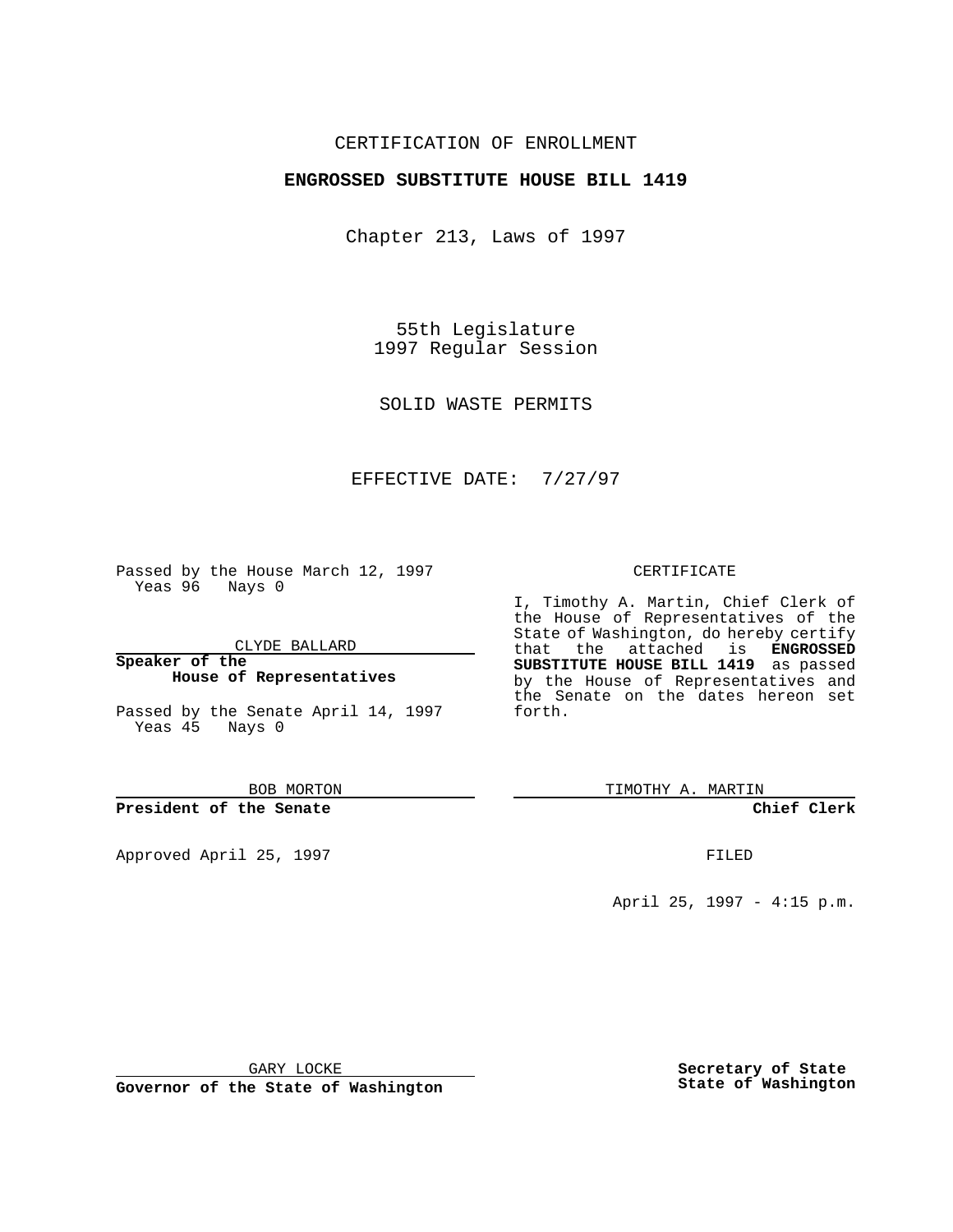# **ENGROSSED SUBSTITUTE HOUSE BILL 1419** \_\_\_\_\_\_\_\_\_\_\_\_\_\_\_\_\_\_\_\_\_\_\_\_\_\_\_\_\_\_\_\_\_\_\_\_\_\_\_\_\_\_\_\_\_\_\_

\_\_\_\_\_\_\_\_\_\_\_\_\_\_\_\_\_\_\_\_\_\_\_\_\_\_\_\_\_\_\_\_\_\_\_\_\_\_\_\_\_\_\_\_\_\_\_

Passed Legislature - 1997 Regular Session

## **State of Washington 55th Legislature 1997 Regular Session**

**By** House Committee on Agriculture & Ecology (originally sponsored by Representatives Chandler, Linville and Regala; by request of Department of Ecology)

Read first time 03/05/97.

 AN ACT Relating to solid waste permit renewal; amending RCW 70.95.030, 70.95.170, 70.95.180, and 70.95.190; adding a new section to chapter 70.95 RCW; and creating a new section.

BE IT ENACTED BY THE LEGISLATURE OF THE STATE OF WASHINGTON:

 **Sec. 1.** RCW 70.95.030 and 1992 c 174 s 16 are each amended to read as follows: As used in this chapter, unless the context indicates otherwise: (1) "City" means every incorporated city and town. (2) "Commission" means the utilities and transportation commission. (3) "Committee" means the state solid waste advisory committee. (4) "Department" means the department of ecology. (5) "Director" means the director of the department of ecology. (6) "Disposal site" means the location where any final treatment, utilization, processing, or deposit of solid waste occurs. (7) "Energy recovery" means a process operating under federal and state environmental laws and regulations for converting solid waste into usable energy and for reducing the volume of solid waste.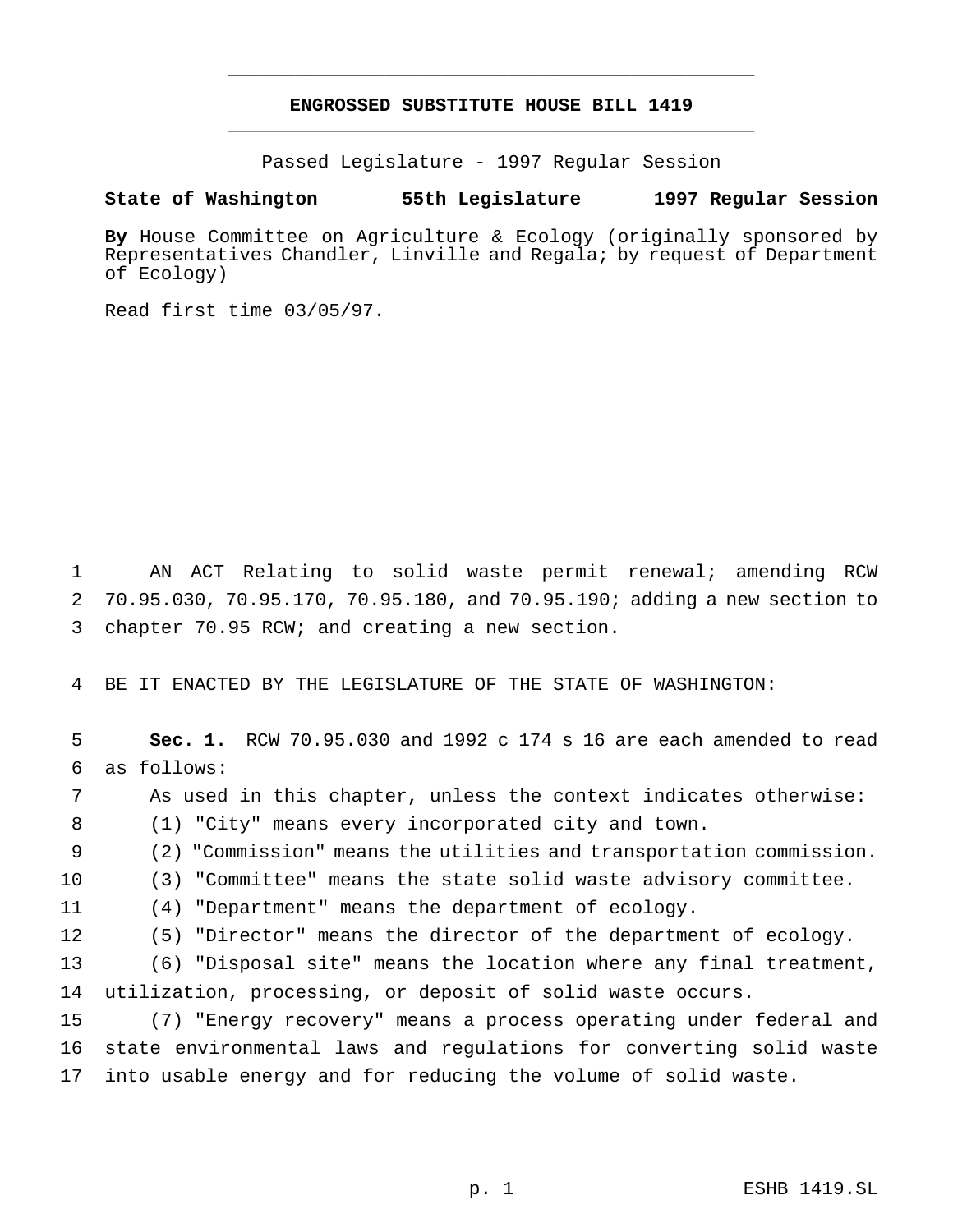(8) "Functional standards" means criteria for solid waste handling expressed in terms of expected performance or solid waste handling functions.

 (9) "Incineration" means a process of reducing the volume of solid waste operating under federal and state environmental laws and regulations by use of an enclosed device using controlled flame combustion.

 (10) "Jurisdictional health department" means city, county, city-county, or district public health department.

 (11) "Landfill" means a disposal facility or part of a facility at which solid waste is placed in or on land and which is not a land treatment facility.

(12) "Local government" means a city, town, or county.

14 (13) <u>"Modify" means to substantially change the design or</u> operational plans including, but not limited to, removal of a design element previously set forth in a permit application or the addition of 17 a disposal or processing activity that is not approved in the permit.

 (14) "Multiple family residence" means any structure housing two or more dwelling units.

 $((+14))$   $(15)$  "Person" means individual, firm, association, copartnership, political subdivision, government agency, municipality, industry, public or private corporation, or any other entity whatsoever.

 $((+15))$   $(16)$  "Recyclable materials" means those solid wastes that are separated for recycling or reuse, such as papers, metals, and glass, that are identified as recyclable material pursuant to a local comprehensive solid waste plan. Prior to the adoption of the local comprehensive solid waste plan, adopted pursuant to RCW 70.95.110(2), local governments may identify recyclable materials by ordinance from July 23, 1989.

31  $((+16))$   $(17)$  "Recycling" means transforming or remanufacturing waste materials into usable or marketable materials for use other than landfill disposal or incineration.

34  $((+17))$   $(18)$  "Residence" means the regular dwelling place of an individual or individuals.

 $((+18))$   $(19)$  "Sewage sludge" means a semisolid substance consisting of settled sewage solids combined with varying amounts of water and dissolved materials, generated from a wastewater treatment system, that does not meet the requirements of chapter 70.95J RCW.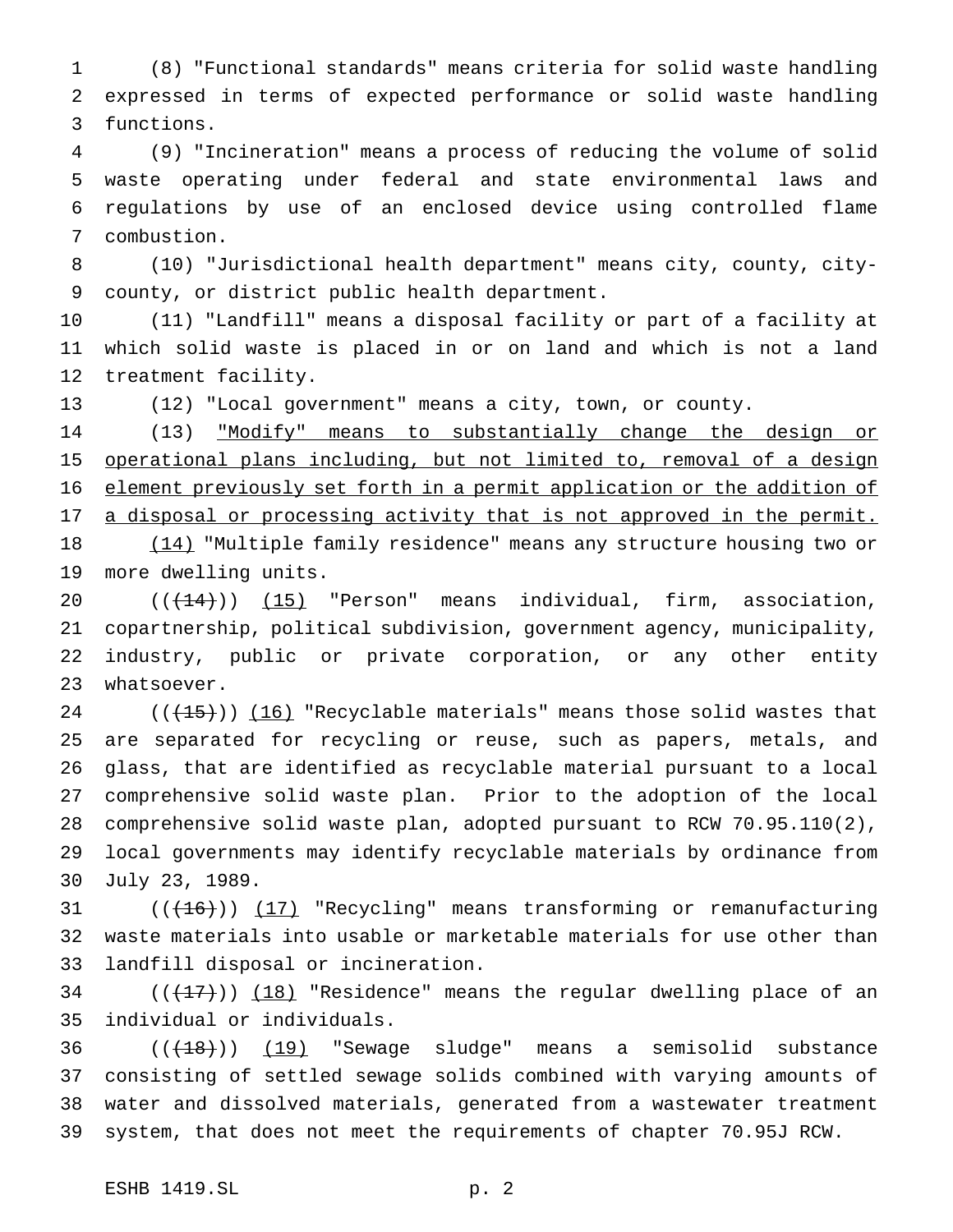1 (( $\left(\frac{19}{19}\right)$ ) (20) "Solid waste" or "wastes" means all putrescible and nonputrescible solid and semisolid wastes including, but not limited to, garbage, rubbish, ashes, industrial wastes, swill, sewage sludge, demolition and construction wastes, abandoned vehicles or parts thereof, and recyclable materials.

 $((+20))$   $(21)$  "Solid waste handling" means the management, storage, collection, transportation, treatment, utilization, processing, and final disposal of solid wastes, including the recovery and recycling of materials from solid wastes, the recovery of energy resources from solid wastes or the conversion of the energy in solid wastes to more useful forms or combinations thereof.

 $((+21))$   $(22)$  "Source separation" means the separation of different kinds of solid waste at the place where the waste originates.

 $((+22))$   $(23)$  "Vehicle" includes every device physically capable of being moved upon a public or private highway, road, street, or watercourse and in, upon, or by which any person or property is or may be transported or drawn upon a public or private highway, road, street, or watercourse, except devices moved by human or animal power or used exclusively upon stationary rails or tracks.

 $((+23))$   $(24)$  "Waste reduction" means reducing the amount or toxicity of waste generated or reusing materials.

 **Sec. 2.** RCW 70.95.170 and 1969 ex.s. c 134 s 17 are each amended to read as follows:

 After approval of the comprehensive solid waste plan by the 25 department no solid waste ((disposal site or disposal site)) handling 26 facility or facilities shall be maintained, established, 27 ((substantially altered, expanded, or improved)) or modified until the county, city, or other person operating such site has obtained a permit from the jurisdictional health department pursuant to the provisions of RCW 70.95.180 or 70.95.190.

 **Sec. 3.** RCW 70.95.180 and 1988 c 127 s 30 are each amended to read as follows:

33 (1) Applications for permits to operate <u>a</u> new or ((existing)) 34 modified solid waste ((disposal sites)) handling facility shall be on forms prescribed by the department and shall contain a description of 36 the proposed ((and existing)) facilities and operations at the site, plans and specifications for any new or additional facilities to be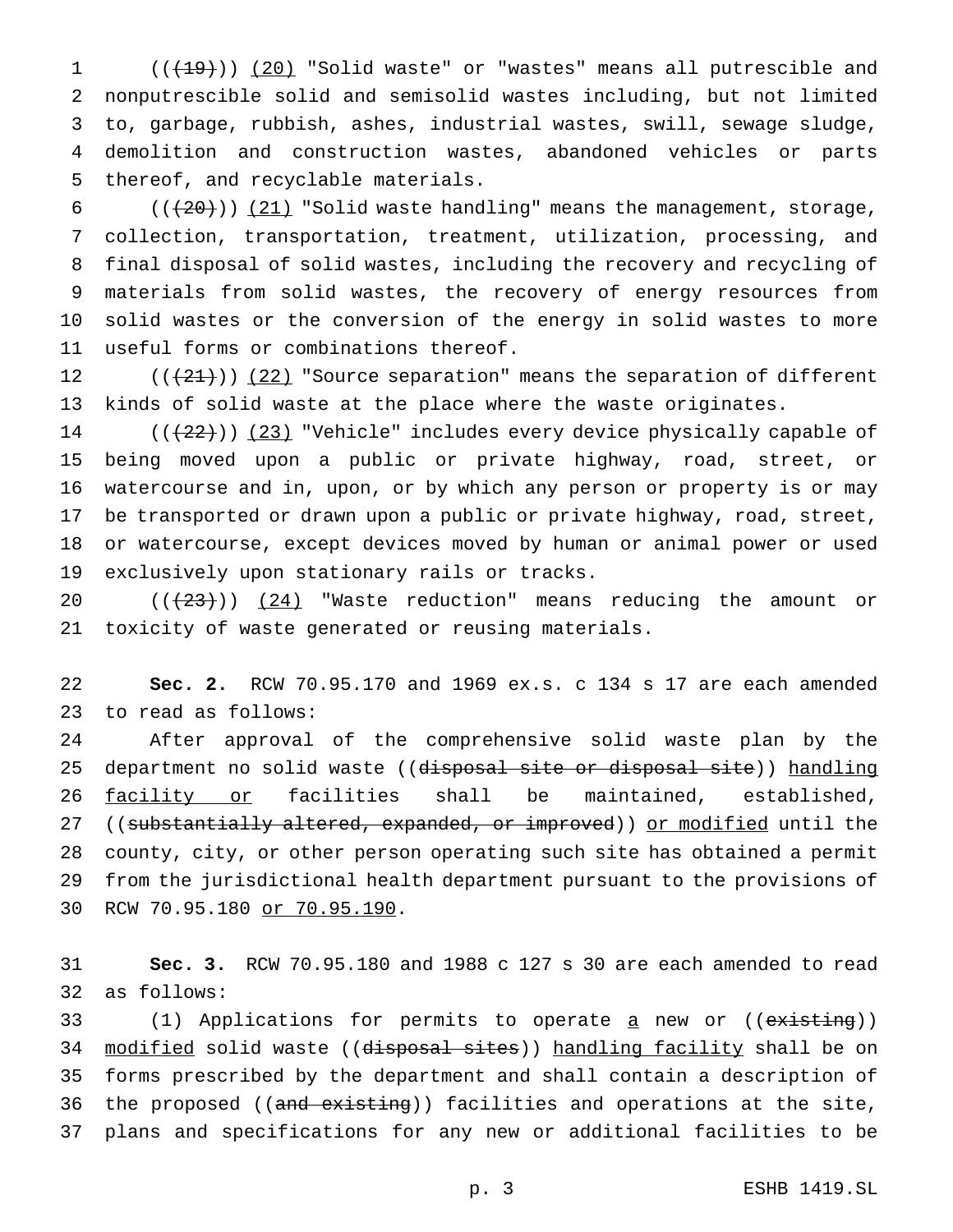constructed, and such other information as the jurisdictional health department may deem necessary in order to determine whether the site and solid waste disposal facilities located thereon will comply with local and state regulations.

5 (2) Upon receipt of an application for a permit to establish( $(\tau$ 6 alter, expand, improve, or continue in use)) or modify a solid waste 7 ((disposal site)) handling facility, the jurisdictional health department shall refer one copy of the application to the department which shall report its findings to the jurisdictional health department.

 (3) The jurisdictional health department shall investigate every 12 application as may be necessary to determine whether ((an existing or)) 13 a proposed or modified site and facilities meet all solid waste, air, 14 and other applicable laws and regulations, and conforms with the approved comprehensive solid waste handling plan, and complies with all zoning requirements.

 (4) When the jurisdictional health department finds that the permit should be issued, it shall issue such permit. Every application shall be approved or disapproved within ninety days after its receipt by the jurisdictional health department.

 (5) The jurisdictional board of health may establish reasonable fees for permits and renewal of permits. All permit fees collected by the health department shall be deposited in the treasury and to the account from which the health department's operating expenses are paid.

 **Sec. 4.** RCW 70.95.190 and 1984 c 123 s 9 are each amended to read as follows:

27 (1) Every permit for ((a)) <u>an existing</u> solid waste ((d<del>isposal</del> 28 site)) handling facility shall be renewed ((annually)) at least every 29 five years on a date ( $(\pm \sigma b e)$ ) established by the jurisdictional health department having jurisdiction of the site and as specified in the 31 permit. If a permit is to be renewed for longer than one year, the local jurisdictional health department may hold a public hearing before 33 making such a decision. Prior to renewing a permit, the health 34 department shall conduct ((such inspections)) a review as it deems 35 necessary to assure that the solid waste ((disposal site and)) handling 36 facility or facilities located on the site continues to meet minimum functional standards of the department, applicable local regulations, and are not in conflict with the approved solid waste management plan.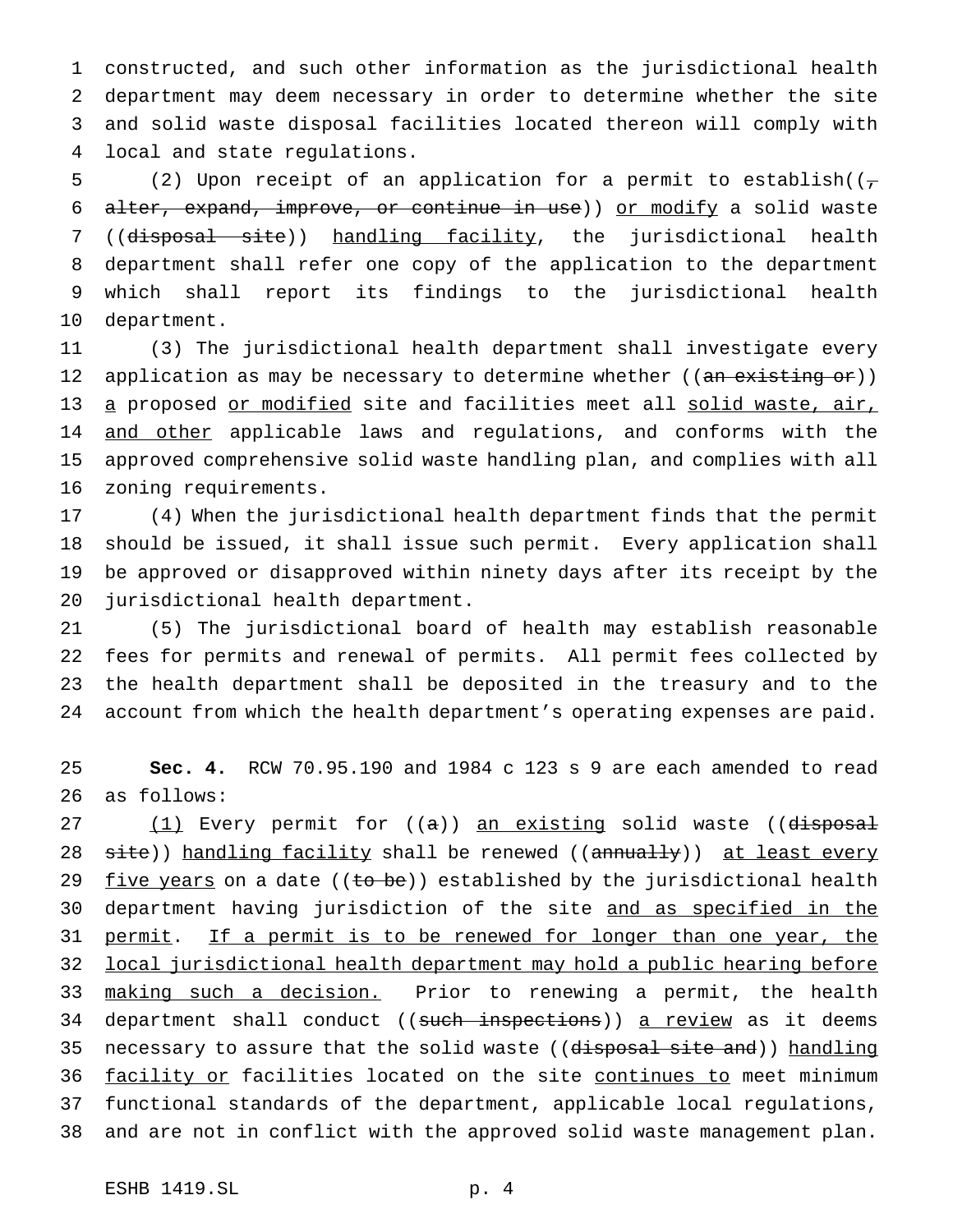A jurisdictional health department shall approve or disapprove a permit renewal within forty-five days of conducting its review. The department shall review and may appeal the renewal as set forth for the approval of permits in RCW 70.95.185.

 ((A renewal issued under this section shall not be considered valid unless it has been reviewed by the department.))

 (2) The jurisdictional board of health may establish reasonable 8 fees for permits reviewed under this section. All permit fees 9 collected by the health department shall be deposited in the treasury 10 and to the account from which the health department's operating expenses are paid.

NEW SECTION. **Sec. 5.** The legislature finds that:

 (1) The scope of recycling activities in the state have expanded rapidly beyond traditional household materials and into the agricultural, commercial, and industrial sectors of the economy;

 (2) A significant infrastructure has developed over the past several years to collect, process, remanufacture, and use commodities that would otherwise have been landfilled or incinerated;

 (3) This infrastructure is linked to, but distinct from, the collection and disposal infrastructure for traditional household, commercial, and industrial wastes;

 (4) The current solid waste permit system does not distinguish between materials collected and processed for use or reuse and those 24 materials collected for disposal; and

 (5) A comprehensive review is necessary to evaluate the feasibility of regulating commodities destined for use or reuse in a way that is less burdensome than the current permit system while still protecting public health.

 NEW SECTION. **Sec. 6.** A new section is added to chapter 70.95 RCW to read as follows:

 (1) The department, in conjunction with the solid waste advisory committee, shall conduct a comprehensive review of the solid waste permit system to determine how the use and reuse of materials can be improved. By December 15, 1997, the department shall submit a report to the appropriate standing committees of the legislature that provides specific legislative and regulatory changes to the solid waste permit system. The review shall include, but not be limited to: